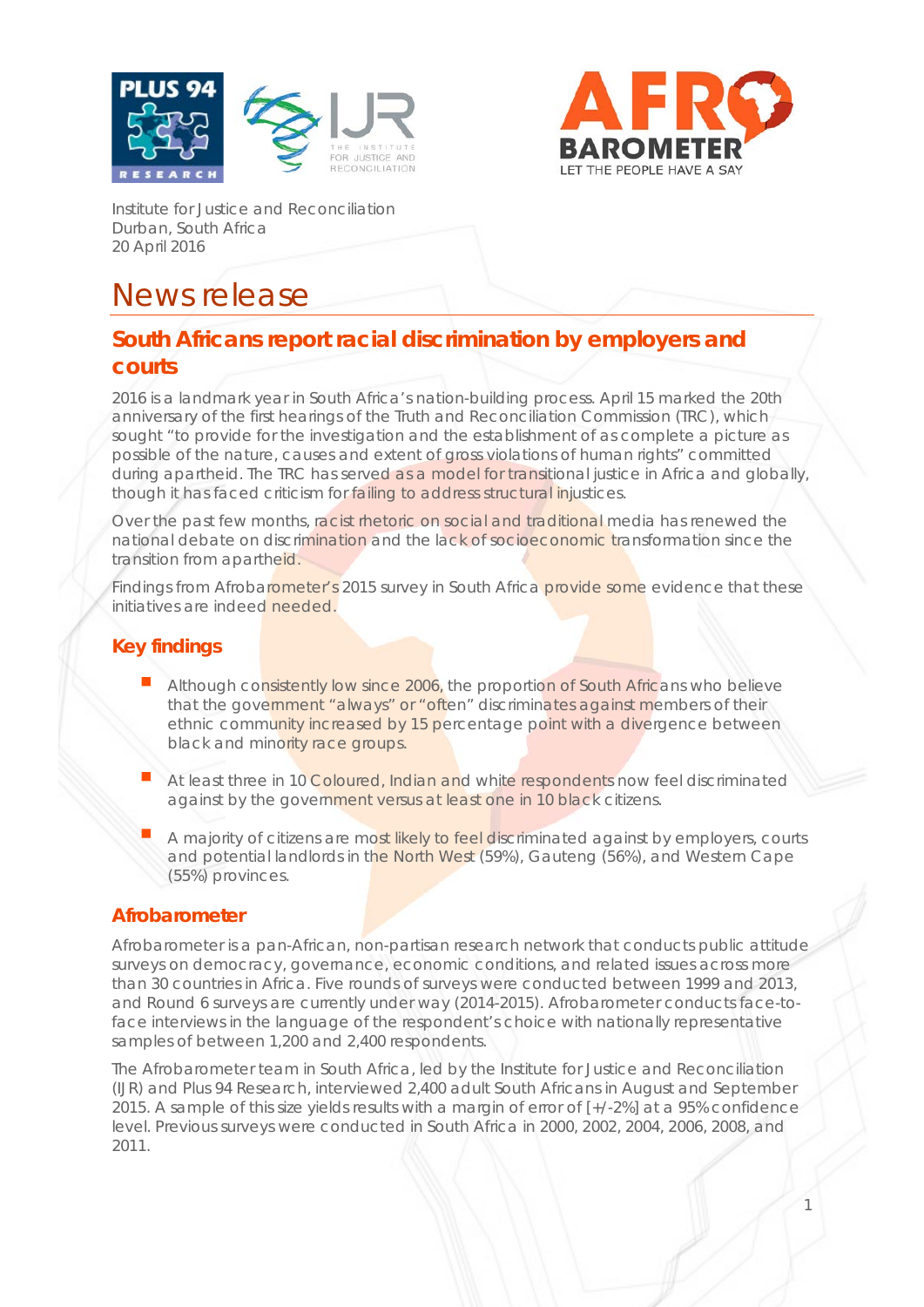

### **Charts**

**Figure 1: Perceptions of government discrimination against ethnic groups** | by race | South Africa | 2006-2015



*Respondents were asked: How often, if ever, are [members of respondent's ethnic group] treated unfairly by the government?*

|                     |  |  | Table 1: Racial discrimination by employers, courts, and landlords   by province |  |
|---------------------|--|--|----------------------------------------------------------------------------------|--|
| South Africa   2015 |  |  |                                                                                  |  |

| <b>Province</b>      | <b>Employers</b> | <b>Courts</b> | <b>Landlords</b> | <b>Average</b> |
|----------------------|------------------|---------------|------------------|----------------|
| <b>North West</b>    | 70%              | 54%           | 54%              | 59%            |
| Gauteng              | 64%              | 69%           | 35%              | 56%            |
| <b>Western Cape</b>  | 51%              | 61%           | 52%              | 55%            |
| KwaZulu-Natal        | 57%              | 59%           | 40%              | 52%            |
| <b>Free State</b>    | 65%              | 54%           | 32%              | 50%            |
| <b>Eastern Cape</b>  | 48%<br>用の注意を     | 51%           | 41%              | 47%            |
| <b>Northern Cape</b> | 43%              | 48%           | 35%              | 42%            |
| Limpopo              | 37%              | 37%           | 18%              | 31%            |
| <b>Mpumalanga</b>    | 56%              | 16%           | 4%               | 25%            |

**Respondents were asked:** *In your opinion, how often in this country are people treated unequally because of their race by: Their current or prospective employers? The courts? Potential landlords? (% who say "often" or "always")*